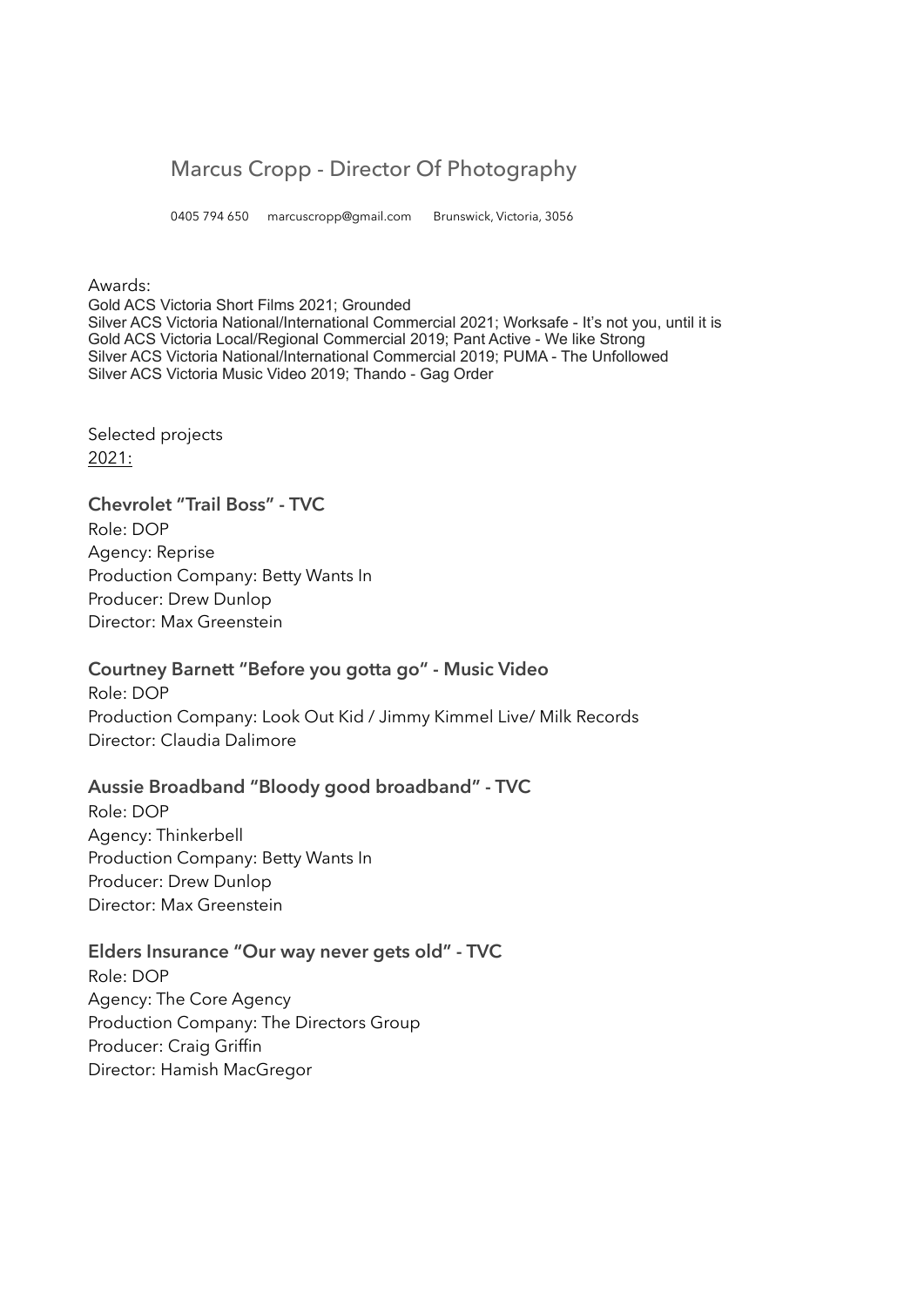**Maxxia "Lease the … " - TVC** Role: DOP Agency: The Royals Production Company: Betty Wants In Producer: Drew Dunlop Director: Max Greenstein

# 2020 Projects:

#### **Worksafe "It's never you, until it is" - TVC**

Role: DOP Agency: McCann Production Company: The Directors Group Producer: Craig Griffin Director: Hamish MacGregor

#### **Respect Victoria "Respect each other, call it out" - TVC**

Role: DOP Agency: The Shannon Company Production Company: Commoner Films Producer: Raylene O'Hare Director: Thomas Hyland

# **Bakers Delight "40 years of Fresh" - TVC**

Role: DOP Agency: McCann Production Company: The Otto Empire Producer: Tom Booth Director: Tim White

# **Country Road "Regeneration" - TVC**

Role: DOP Production Company: Skye Campbell Productions Producer: Skye Campbell Director: Ned Donohoe

#### 2018/19 Projects:

# **Cricket Australia "It's Your Game" - TVC**

Role: Second Unit DOP Agency: M&C Saatchi Production Company: The Producers Producer: Noelle Jones & Victoria Conners Second Unit Director: Josh Moore